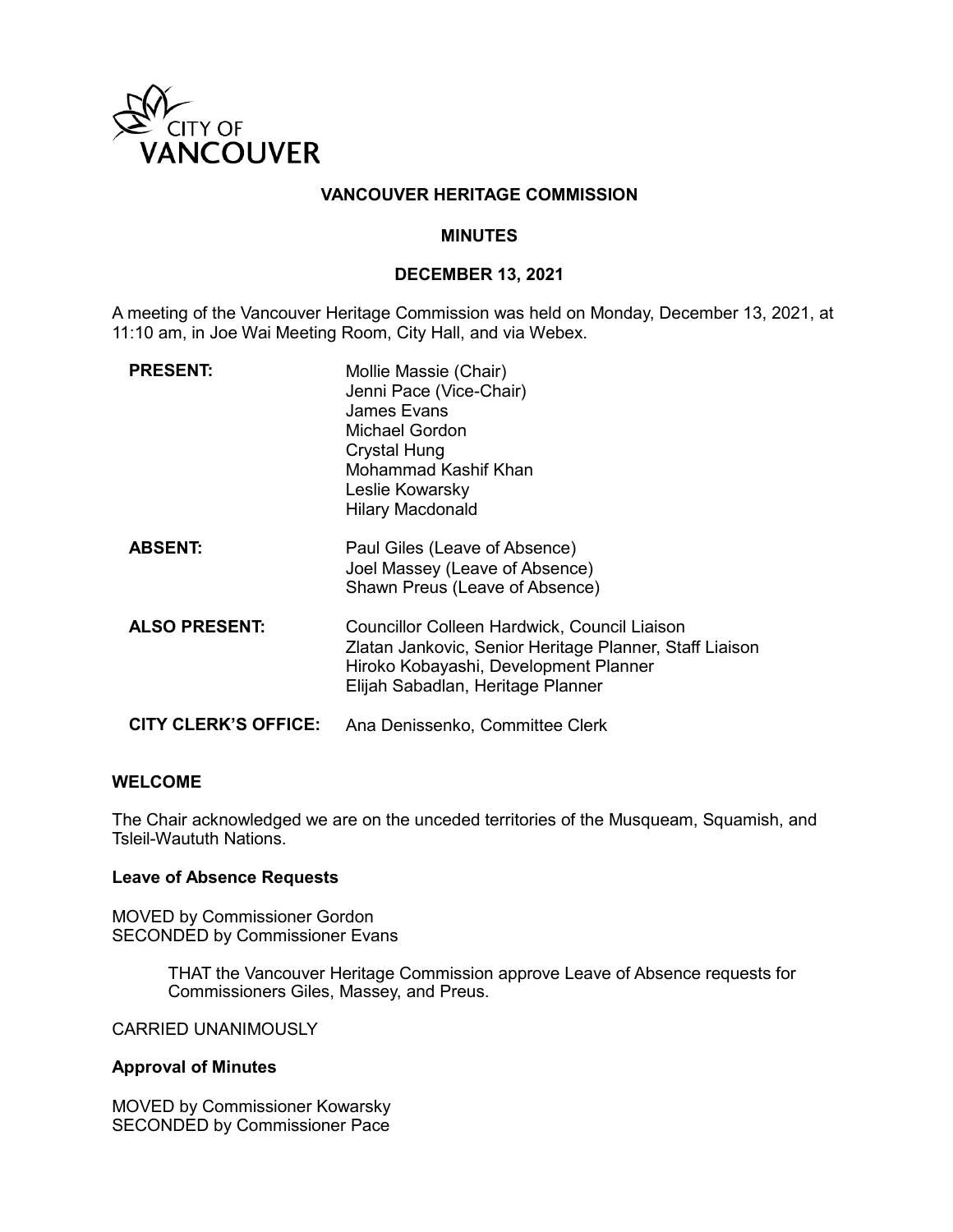THAT the Vancouver Heritage Commission approve the Minutes from the meeting of Monday, November 22, 2021, as circulated.

### CARRIED UNANIMOUSLY

# **1. Introduction of new Commission members**

The Chair introduced the new members of the Commission, and the Commissioners did a round of introductions.

# **2. Motion to commend the work of the Commissioners whose term ended on December 6, 2021**

MOVED by Commissioner Gordon SECONDED by Commissioner Evans

> THAT the Vancouver Heritage Commission would like to thank Randip Bakshi, Shirley Shen and Michael Kluckner for their service on the Vancouver Heritage Commission.

CARRIED UNANIMOUSLY

MOVED by Commissioner Massie SECONDED by Commissioner Pace

> THAT the Vancouver Heritage Commission would like to thank Michael Kluckner for serving on the Vancouver Heritage Commission and acknowledge that Michael's in depth knowledge of Vancouver history is unmatched and he brings to his long-term study of the city a finely tuned artist's eye. He brought to the Vancouver Heritage Commission his encyclopedic knowledge of the historic and architectural life of the City of Vancouver and he generously shared that knowledge in such an accessible way with anyone who was interested. He is a most skillful and organized communicator. Michael has the rare ability of being good at listening to a diversity of opinions, and as Chair of the Commission, expressing those articulately and concisely. His ability to craft resolutions, whether or not he agreed with them, is rare. He was a role model for new Commissioners. As a principled and thoroughly informed contributor to Heritage Commission deliberations, Michael will be missed. Such experience is rare.

CARRIED UNANIMOUSLY

### **3. 2022 schedule approval**

MOVED by Commissioner Hung SECONDED by Commissioner Kashif-Khan

THAT the Vancouver Heritage Commission approve the 2022 meeting schedule below:

| <b>Month</b> | Dav | <b>Time</b> | <b>Meeting Type</b>                      | Online/Hybrid |
|--------------|-----|-------------|------------------------------------------|---------------|
| January      |     |             | 10   11:00 AM   Regular Meeting   Hybrid |               |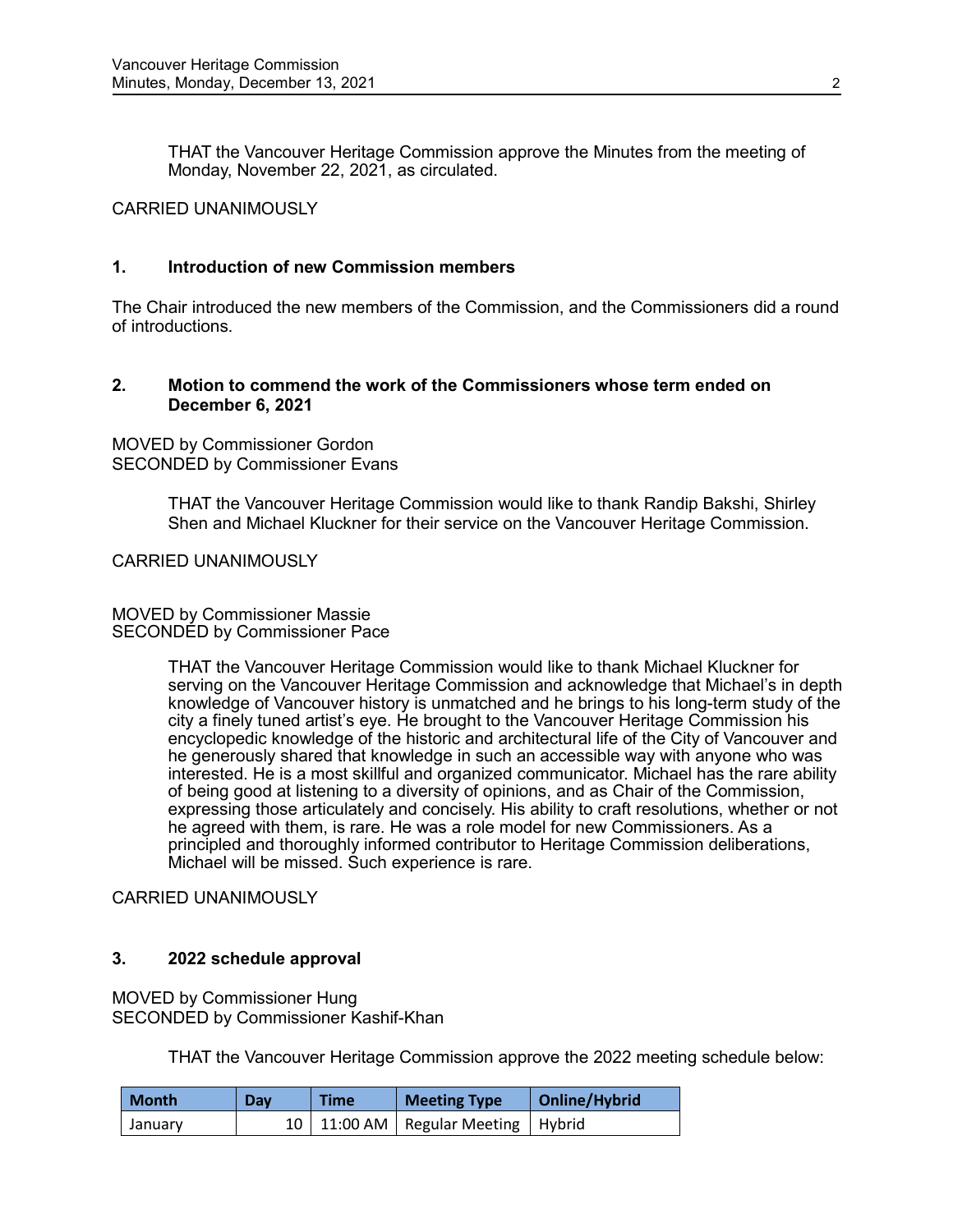| January   | 31 | 11:00 AM | <b>Regular Meeting</b> | Hybrid |
|-----------|----|----------|------------------------|--------|
| February  | 28 | 11:00 AM | <b>Regular Meeting</b> | Hybrid |
| March     | 28 | 11:00 AM | <b>Regular Meeting</b> | Hybrid |
| April     | 11 | 11:00 AM | <b>Regular Meeting</b> | Hybrid |
| May       | 9  | 11:00 AM | <b>Regular Meeting</b> | Hybrid |
| May       | 30 | 11:00 AM | <b>Regular Meeting</b> | Hybrid |
| June      | 20 | 11:00 AM | <b>Regular Meeting</b> | Hybrid |
| July      | 11 | 11:00 AM | <b>Regular Meeting</b> | Hybrid |
| September | 12 | 11:00 AM | <b>Regular Meeting</b> | Hybrid |
| October   | 3  | 11:00 AM | <b>Regular Meeting</b> | Hybrid |
| October   | 24 | 11:00 AM | <b>Regular Meeting</b> | Hybrid |
| November  | 14 | 11:00 AM | <b>Regular Meeting</b> | Hybrid |
| December  | 5  | 11:00 AM | <b>Regular Meeting</b> | Hybrid |

All meetings take place on Mondays at 11:00 am and are clerked by the Committee Clerk for the public record.

### CARRIED UNANIMOUSLY

Commissioner Pace noted that the July 11, 2022, meeting will be held during children's' holiday time and requested that childcare expenses be reimbursed for that meeting.

# **4. 302 Water Street – Edward Hotel VHR-B (M), Heritage Incentive Program Grant Application DP-2021-01001**

Staff: Elijah Sabadlan, Heritage Planner Hiroko Kobayashi, Development Planner

Applicants: David Lin, Owner's representative Gillian Brennen, MCM Partnership Mark Thompson, MCM Partnership Meredith Anderson, Read Jones Christoffersen Ltd Donald Luxton, Donald Luxton & Associates

Staff and applicants shared a presentation on 302 Water Street – Edward Hotel, and subsequently responded to questions and comments.

MOVED by Commissioner Gordon SECONDED by Commissioner Kashif-Khan

# **WHEREAS**

The Edward Hotel is an historic 1906 building listed on the Vancouver Heritage Register as a "B", and is a municipally designated heritage building within the Gastown Historic Area District (HA-2)